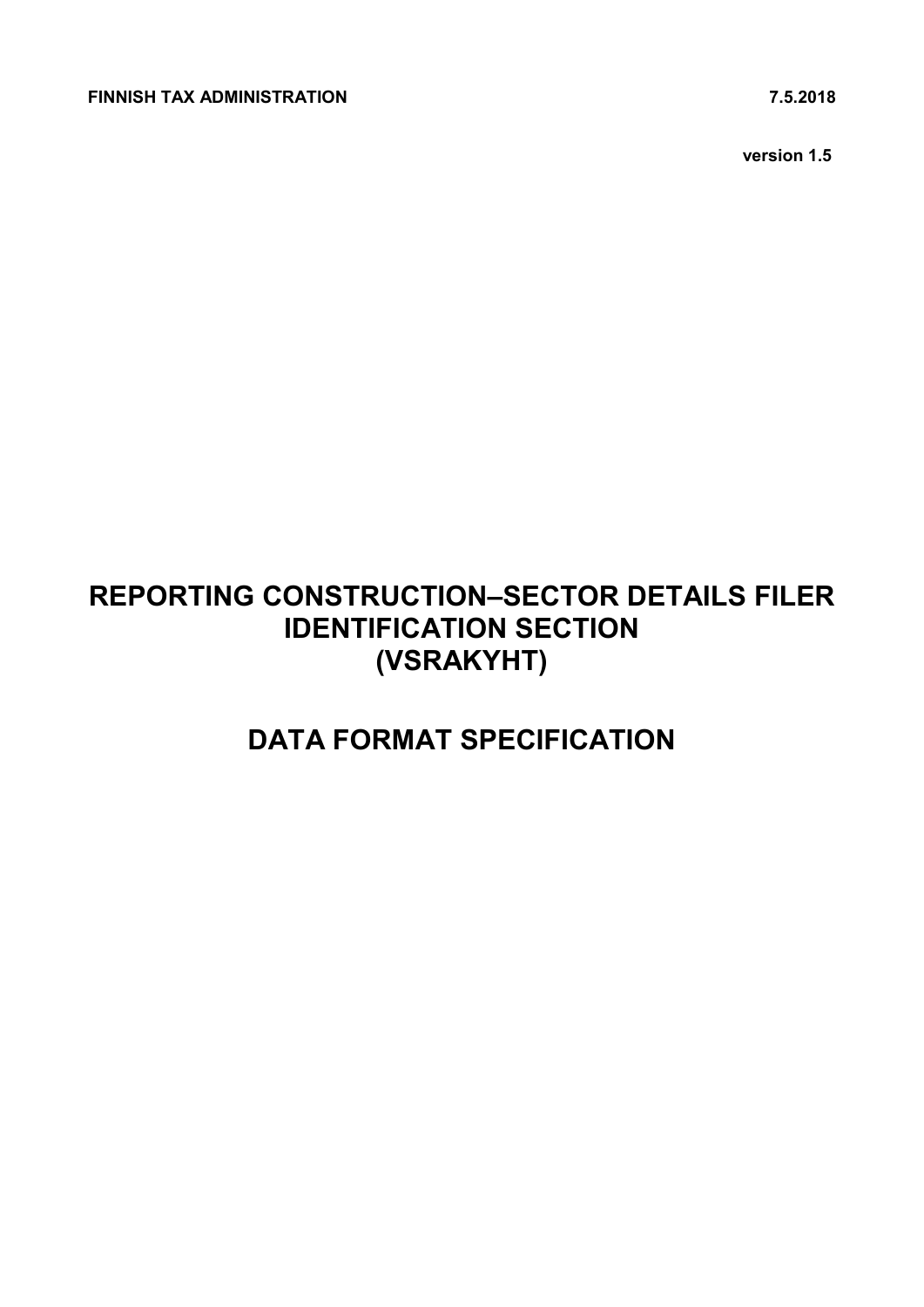# **TABLE OF CONTENTS**

| 1               |                                                                                   |  |
|-----------------|-----------------------------------------------------------------------------------|--|
| $\mathbf{2}$    |                                                                                   |  |
| 3               |                                                                                   |  |
| 4               |                                                                                   |  |
| 5               |                                                                                   |  |
| 6               |                                                                                   |  |
| $\overline{7}$  |                                                                                   |  |
| 8               |                                                                                   |  |
| 9               |                                                                                   |  |
| 10              |                                                                                   |  |
| 11              |                                                                                   |  |
|                 | 11.1                                                                              |  |
|                 | 11.2                                                                              |  |
|                 | 11.3                                                                              |  |
|                 | 11.4                                                                              |  |
| 12 <sup>1</sup> |                                                                                   |  |
|                 | APPENDIX 1 - How to use the name: value format to set up a report - an example  8 |  |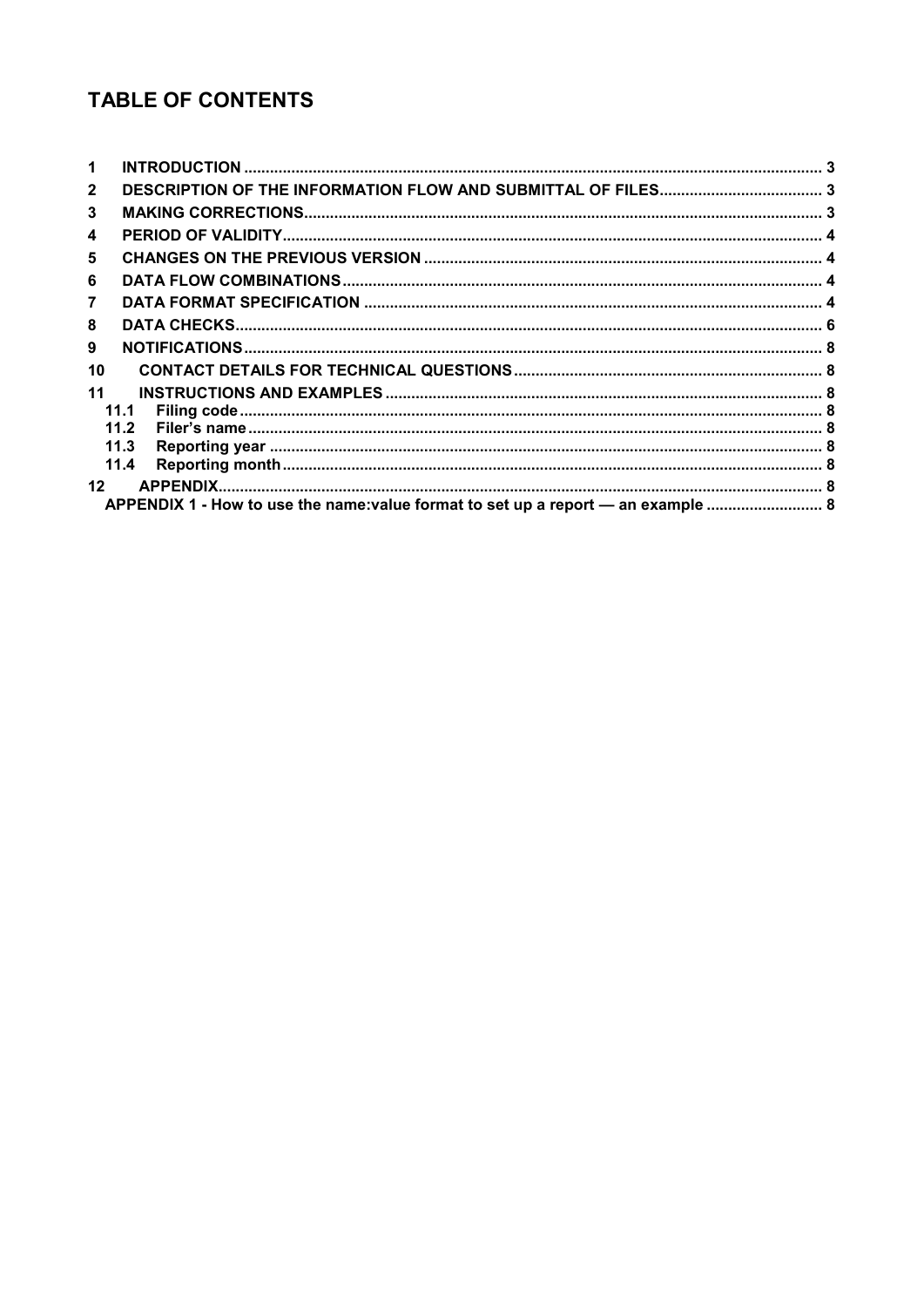# **Version history**

| Date     | Version | <b>Description</b>                                                                              |
|----------|---------|-------------------------------------------------------------------------------------------------|
| 7.5.2018 | 1.5     | Format is updated                                                                               |
|          |         | Data elements are now presented in the new format                                               |
|          |         | The '048 Software that produced the file' is added,<br>and is now included in the specification |
|          |         | Checks with appropriate error codes are added #XXX;                                             |

### <span id="page-2-0"></span>**1 INTRODUCTION**

This guidance explains the structure of the required inbound file and the check procedures that follow. For more information, see tax.fi > About us > Information and material on taxation > IT developers > e-Filing guidance > Electronic filing of information returns General description.

Use the ISO 8859-1 (Latin 1) character set. .

### <span id="page-2-1"></span>**2 DESCRIPTION OF THE INFORMATION FLOW AND SUBMITTAL OF FILES**

For more information on how filers must identify themselves electronically, on the requirements on Katso ID and Katso Role, and on the information flow's check routine for authorizations, click [here.](https://www.ilmoitin.fi/webtamo/sivut/IlmoituslajiRoolit?kieli=en&tv=VSRAKYHT)

Those who buy *services of the construction sector* must file reports on what they buy, giving details to the Tax Administration on the work done and on the contractors who do it. There is a specific information-reporting requirement on "shared construction sites": the person or company treated as the site's "project supervisor" must provide information for the Tax Administration about the people who work there. This requirement has been in force since 1 July 2014, and July 2014 was the first month when the Tax Administration collected the information.

Reports must be sent to the Tax Administration every month. The deadline is the fifth day of the second month after the reporting month. In this way, reports must be filed by 5 September in order to give the required details for July.

Tax Administration's "Information-reporting requirement in the construction sector" article has more precise information on the people and businesses who must file the reports – [Rakentamiseen liittyvä tiedonantovelvollisuus](https://www.vero.fi/syventavat-vero-ohjeet/ohje-hakusivu/48413/rakentamiseen-liittyva-tiedonantovelvollisuus/#6.1-ilmoitustavat) (in Finnish and Swedish).

## <span id="page-2-2"></span>**3 MAKING CORRECTIONS**

When giving the report for a month, the first permissible report type is the basic report (the 'P' type). Our software acknowledges receipt and sends back a **filing code** and records the exact hour of receipt. It is permissible to file several 'Basic' filings during a month in some circumstances, including situations where multiple building sites each have their own managers who prepare reports. Each report has a unique **filing code**. **You must refer to the filing code if you correct or delete the filing later.**

You are expected to make corrections to any errors in a previously submitted filing by sending us a replacement (filing type 'K'), which must contain the **filing code** that tracks the original filing – in other words, your previously submitted Basic or Correction filing. The code will remain the same as long as corrective filings continue to be made (basic filing, first correction to it, second correction etc.). Use corrective filings for the following purposes:

- To add new details that were missing from the basic filing
- To remove some details from it, and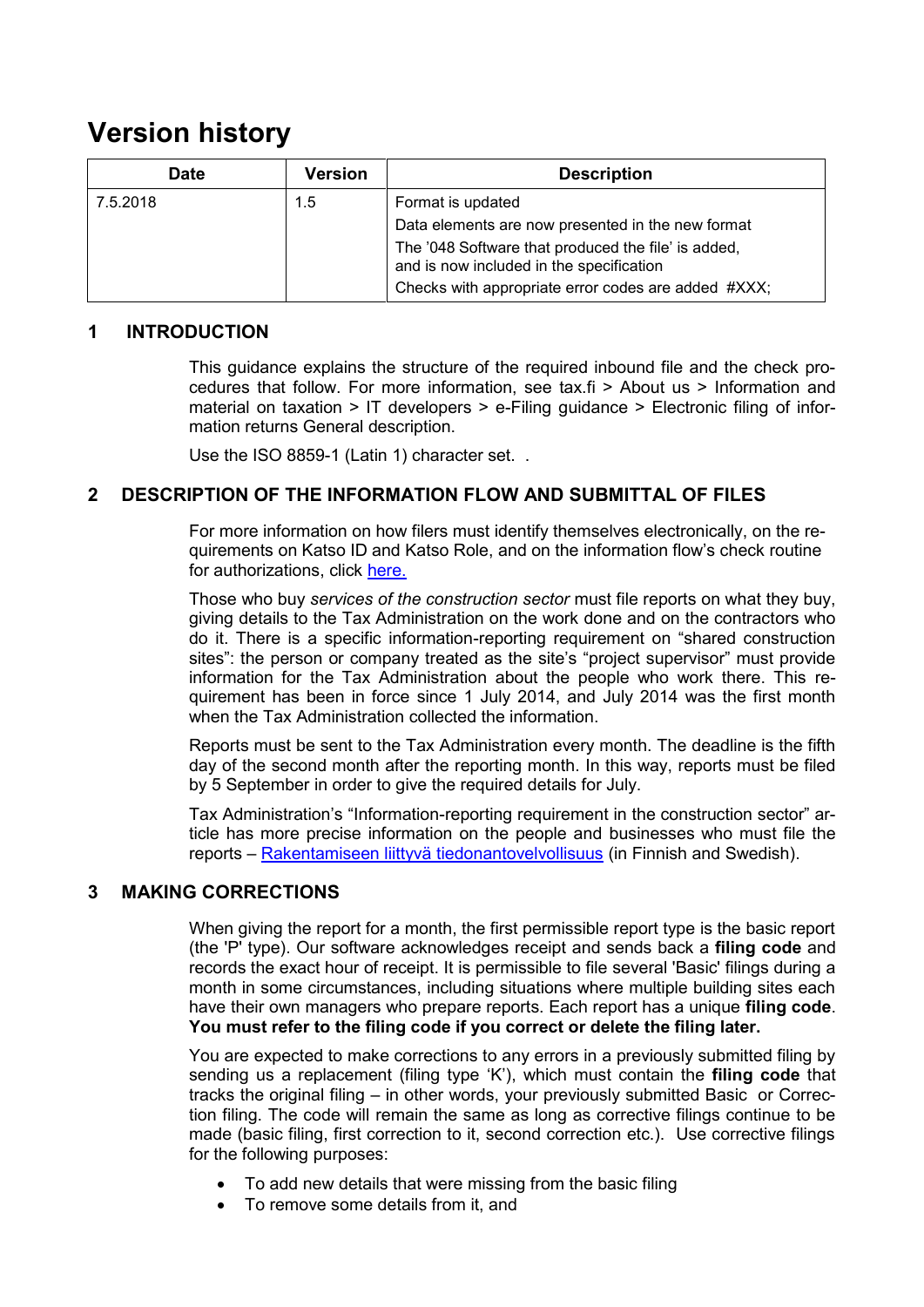To correct any erroneous details.

You must re-enter all the details that continue to be in force, even in the case of a long original filing that includes details for more than one building sites with no errors in them. Not only should the filing code be included but you must also re-enter all the required VSRAKYHT and VSTYONTE or VSURAKKA details, and follow the mandatory/voluntary rules for each data element.

Filers are entitled to make corrections retroactively for 12 months after the original due date.

> *Example: You filed your May 2017 report on 5 July 2017. You can make corrections to any errors up to 5 July 2018.*

File a deletion ('D') if you have to remove an entire filing. This requires that you reenter the values of the VSRAKYHT data set elements 100, 087, 053, 052, 020, 010, 150, 151, 152 and 153. As for the mandatory/voluntary elements of the data set 010, 150, 151, 152 and 153, you must include their values if the rules require it.

If you must enter corrections (a 'K' type of filing) or delete a previously filed report (a 'D' type of filing) you must send it via the same e-filing channel as you sent the original report.

## <span id="page-3-0"></span>**4 PERIOD OF VALIDITY**

This specification sets out the requirements of file formatting that came into force 31 December 2015 and continue to be in force until a new version of this specification is released.

# <span id="page-3-1"></span>**5 CHANGES ON THE PREVIOUS VERSION**

| Version   ID |     | Data element                                     | <b>Description</b>                                                                                                            |
|--------------|-----|--------------------------------------------------|-------------------------------------------------------------------------------------------------------------------------------|
| 1.5          | 048 | Software application that pro-<br>duced the file | This is added, and is now included in the<br>specification. It has previously been in-<br>cluded as a voluntary data element. |

### <span id="page-3-2"></span>**6 DATA FLOW COMBINATIONS**

You may send us the following flows in the same computer file as you are sending your VSRAKYHT flow:

- VSURAKKA
- **VSTYONTE**

If you are reporting a Deletion of an earlier filing (type 'D'), you can send the VSRAKYHT data set alone.

## <span id="page-3-3"></span>**7 DATA FORMAT SPECIFICATION**

| ID  | V/P | L/T    | <b>Description</b>                                                                                                                        | Format          | <b>Values</b>   |
|-----|-----|--------|-------------------------------------------------------------------------------------------------------------------------------------------|-----------------|-----------------|
| 000 |     | $\ast$ | Identifier                                                                                                                                | AN <sub>8</sub> | <b>VSRAKYHT</b> |
| 100 | D   |        | Filing type<br>$P = Basic$<br>$K =$ Correction (replaces what was previously filed)<br>$D =$ Deletion (deletes what was previously filed) | AN <sub>1</sub> | P, K, D         |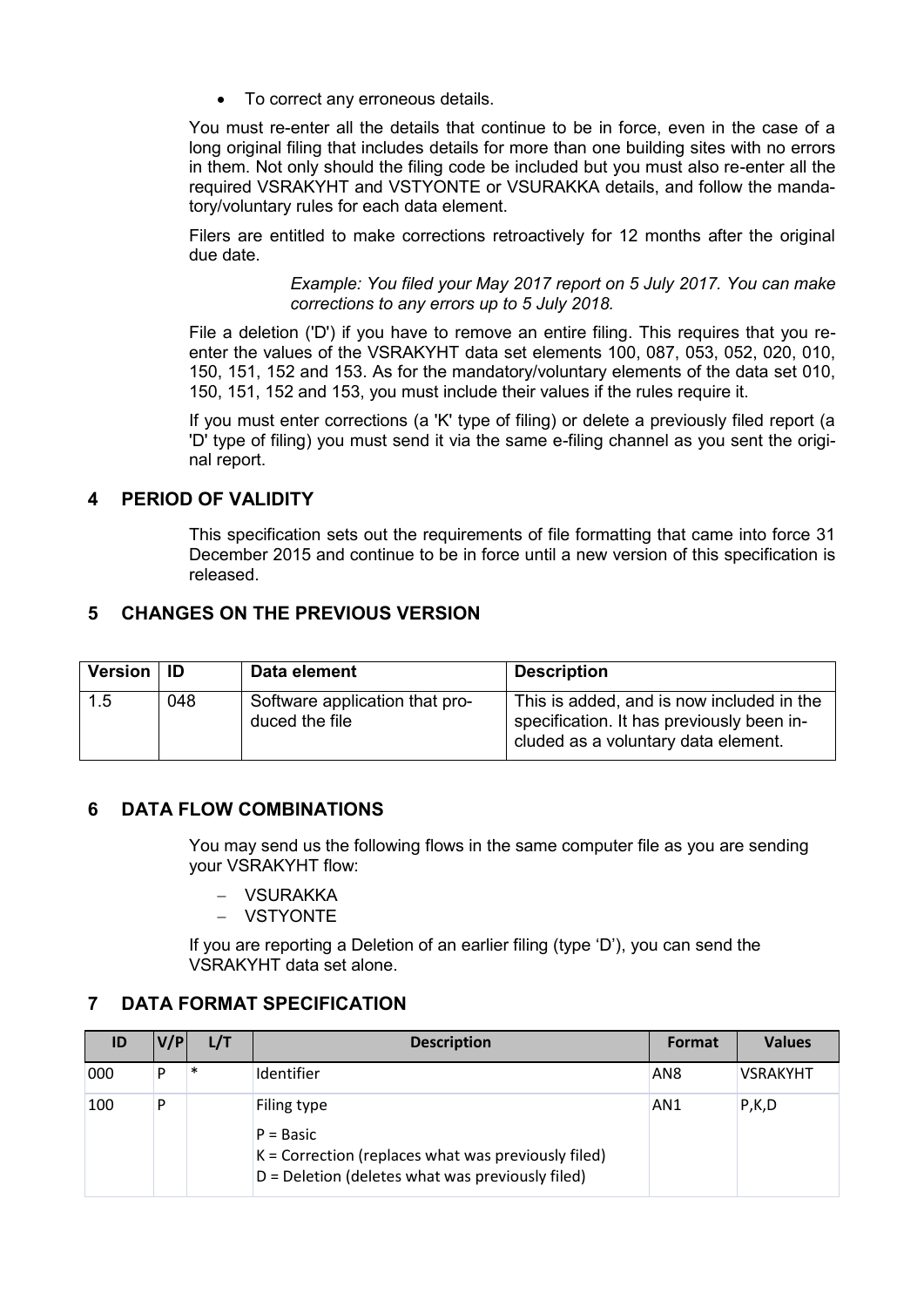| 087 | $V/P$ * |        | Filing code<br>See 11.1 Filing code                                                           | AN15                             |  |
|-----|---------|--------|-----------------------------------------------------------------------------------------------|----------------------------------|--|
| 101 | v       |        | Filing date and time<br>Value is computer-generated, so you should leave this<br>field blank. | <b>PPKKVVVV</b><br><b>HHMMSS</b> |  |
| 053 | P       | $\ast$ | Reporting year<br>See 11.3 Reporting year                                                     | <b>VVVV</b>                      |  |
| 052 | P       | $\ast$ | Reporting month<br>See 11.4 Reporting month                                                   | КK                               |  |

# **Filer's ID information**

To give your name and Finnish personal or Business ID is the primary way to identify yourself as the filer.

| 020 | P       | Filer's name                                                                                                                                                  | AN200                       |            |
|-----|---------|---------------------------------------------------------------------------------------------------------------------------------------------------------------|-----------------------------|------------|
|     |         | See 11.2 Filer's name                                                                                                                                         |                             |            |
| 010 | $V/P$ * | Filer's Finnish Business ID or personal identity code                                                                                                         | ALITP2  <br>HETU2           |            |
| 150 | $V/P$ * | Filer's foreign identity code                                                                                                                                 | AN30                        |            |
| 151 | $V/P$ * | Type of the foreign ID code<br>$1 = \text{VAT-number}$<br>2 = Trade registration number<br>3 = TIN (foreign taxpayer ID code)<br>4 = Foreign personal ID code | N1                          | 1, 2, 3, 4 |
| 152 | $V/P$ * | Filer's country of tax residence (ISO3166)                                                                                                                    | <b>MAA</b><br>TUNNUS        |            |
| 153 | $V/P$ * | Filer's country of tax residence                                                                                                                              | AN35                        |            |
|     |         | Filer's address in the country of tax residence                                                                                                               |                             |            |
| 154 | V       | Filer's home address with its 'c/o' details                                                                                                                   | AN50                        |            |
| 155 | $V/P$ * | Filer's address in the country of tax residence                                                                                                               | AN100                       |            |
| 156 | $V/P$ * | Filer's PO box in the country of tax residence                                                                                                                | AN9                         |            |
| 157 | $V/P$ * | Filer's postal code in the country of tax residence                                                                                                           | AN12                        |            |
| 158 | $V/P$ * | Filer's post-office name in the country of tax residence                                                                                                      | AN190                       |            |
| 159 | $V/P$ * | Country code of the address country                                                                                                                           | <b>MAA</b><br><b>TUNNUS</b> |            |
| 160 | $V/P$ * | Country name of the address country                                                                                                                           | AN35                        |            |
|     |         | Name and address of a person to contact                                                                                                                       |                             |            |
|     |         | We primarily use the address for sending letters asking the filer to give further details if this is necessary.                                               |                             |            |
| 200 | $V/P$ * | Last name of the person to contact                                                                                                                            | AN200                       |            |
| 201 | $V/P$ * | First name of the person to contact                                                                                                                           | AN100                       |            |
| 202 | $V/P$ * | Telephone of the person to contact<br>Write the phone number with +372 or other interna-<br>tional prefix. (Estonia's prefix +372 is an example).             | <b>PUHELIN</b>              |            |
| 203 | $V/P$ * | E-mail of the person to contact                                                                                                                               | <b>EMAIL</b>                |            |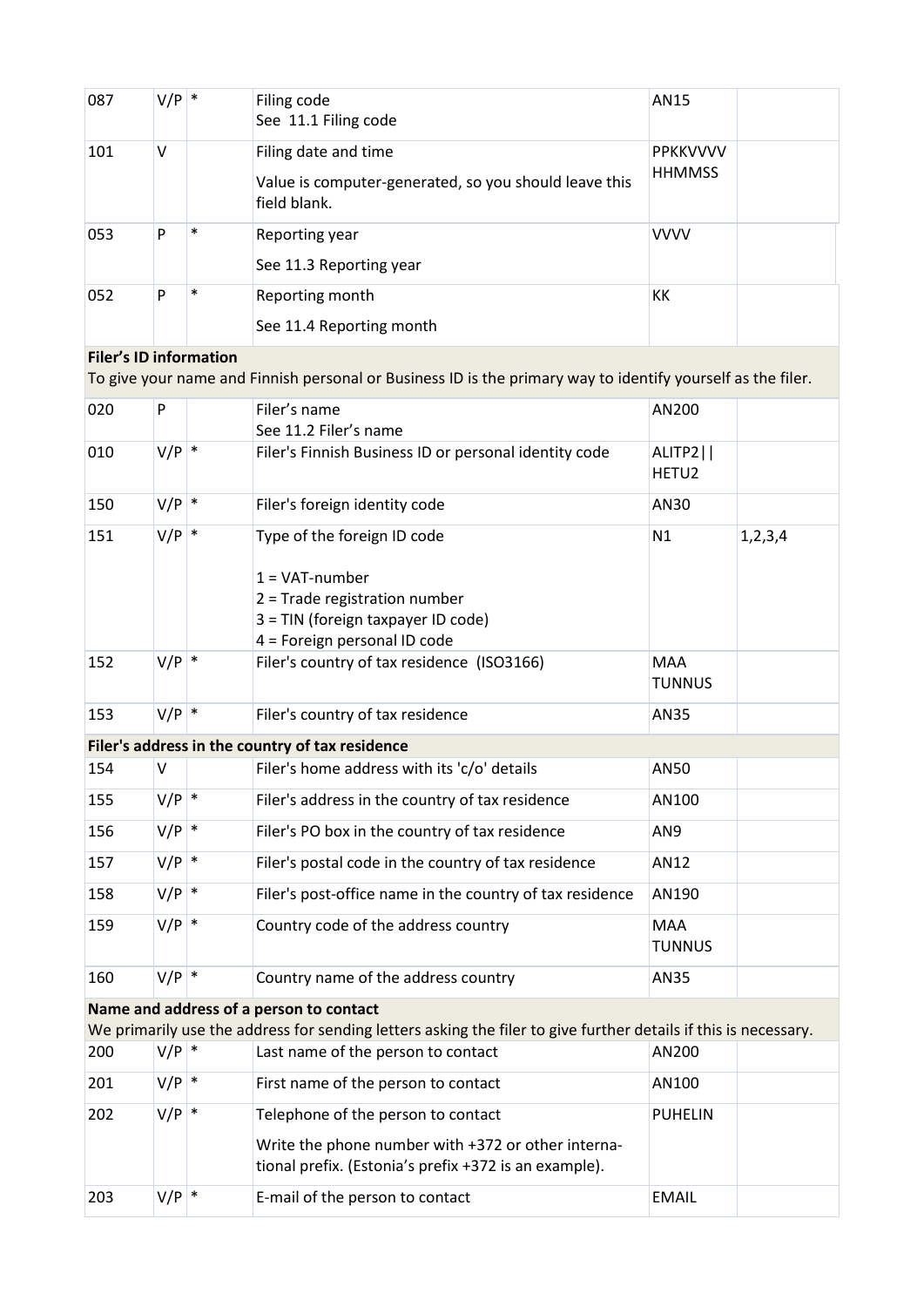| 204 | v       | 'C/o' details of the person to contact      | AN50                  |  |
|-----|---------|---------------------------------------------|-----------------------|--|
| 205 | $V/P$ * | Street address of the person to contact     | AN100                 |  |
| 206 | $V/P$ * | PO box of the person to contact             | AN9                   |  |
| 207 | $V/P$ * | Postal code of the person to contact        | AN12                  |  |
| 208 | $V/P$ * | Post-office name of the person to contact   | AN190                 |  |
| 209 | $V/P$ * | Country code of the person to contact       | <b>MAATUNN</b><br>US. |  |
| 210 | $V/P$ * | Country name of the person to contact       | AN35                  |  |
| 048 | v       | Software application that produced the file | AN35                  |  |
| 999 | P       | Final code                                  | $+N8$                 |  |

# <span id="page-5-0"></span>**8 DATA CHECKS**

| New/  | ID  | <b>Description of rule</b>                                                                                                                   |
|-------|-----|----------------------------------------------------------------------------------------------------------------------------------------------|
| Chang |     |                                                                                                                                              |
| ed    |     |                                                                                                                                              |
|       | 000 | Your filing may contain the main form (VSRAKYHT) only once.                                                                                  |
|       |     |                                                                                                                                              |
|       |     | #943; You cannot file the information on the filer (VSRAKYHT) but once.                                                                      |
|       | 100 | If the Type (100) is P (Basic), you should not enter a code (087).                                                                           |
|       | 087 |                                                                                                                                              |
|       |     | #946; If the information on the filer (VSRAKYHT) has the filing type (100) of                                                                |
|       |     | P (basic report), you must not include a filing code (087).                                                                                  |
|       | 053 | Reporting year (053) must not be in the future.                                                                                              |
|       |     | #914; "Year in question" cannot be a future year.                                                                                            |
|       | 052 | Reporting month (052 combined with 053) must not be in the future.                                                                           |
|       | 053 |                                                                                                                                              |
|       |     | #931; "Month in question" cannot fall into a future year.                                                                                    |
|       | 052 | Filings must be sent to the Tax Administration by the fifth day of the second                                                                |
|       | 053 | month following the reporting month. However, it continues to be possible                                                                    |
|       |     | to send the Basic report and corrections to an earlier filing for 12 months                                                                  |
|       |     | after that.                                                                                                                                  |
|       |     |                                                                                                                                              |
|       |     | Example: It turns out that the company's filing for May 2017, sent to<br>the Tax Administration on 5 July 2017, contained an error. The com- |
|       |     | pany can still make corrections to it until 5 July 2018.                                                                                     |
|       |     |                                                                                                                                              |
|       |     | #932; Lowest permissible value for "month in question" is 14 months                                                                          |
|       | 010 | backwards from the 5th day of the current calendar month.<br>If no Filer's Finnish Business ID or personal identity code (010) is populat-   |
|       | 150 | ed, you must give their Foreign identifier (150), its Type (151) and country                                                                 |
|       | 151 | of residence (152).                                                                                                                          |
|       | 152 |                                                                                                                                              |
|       |     |                                                                                                                                              |
|       |     | #915; If no Filer's Finnish Business ID or personal identity code (010) is                                                                   |
|       |     | populated, you must give their Foreign identifier (150), its Type (151) and                                                                  |
|       |     | country of residence (152).                                                                                                                  |
|       | 152 | Name of the filer's country of residence (153) is mandatory if Country Code                                                                  |
|       | 153 | (152) is XX.                                                                                                                                 |
|       |     |                                                                                                                                              |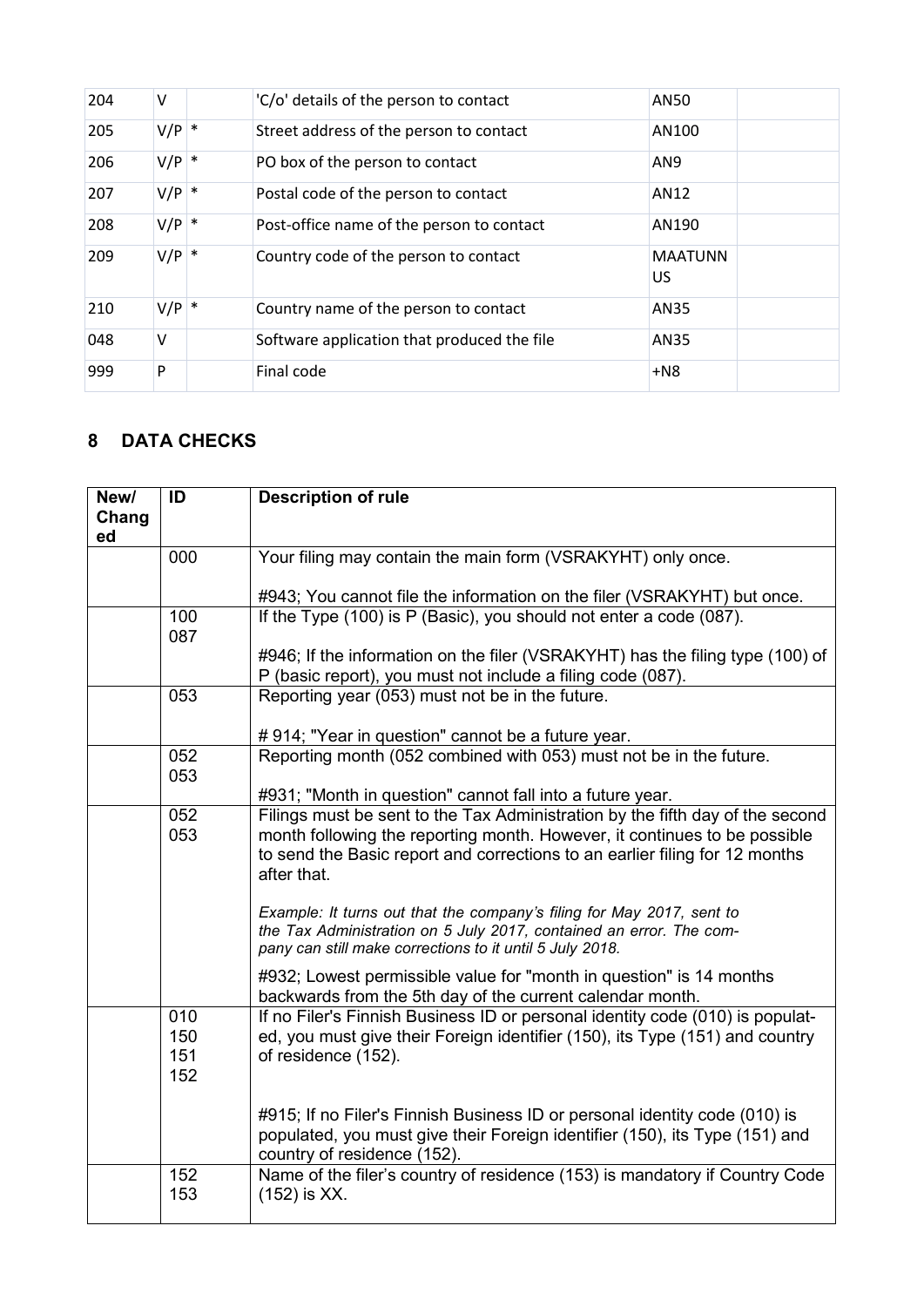|                                               | #918; You must give the name of the filer's country of residence if Country<br>Code is XX.                                                                                                                                                            |
|-----------------------------------------------|-------------------------------------------------------------------------------------------------------------------------------------------------------------------------------------------------------------------------------------------------------|
| 150<br>010<br>151<br>152                      | If you populate one of the data elements Filer's foreign-issued identity code<br>(150), Type of the foreign-issued code (151) and Filer's country of tax resi-<br>dence (152), you must populate them all.                                            |
|                                               | This information is required if Filer's Finnish Business ID or personal identi-<br>ty code (010) has not been given.                                                                                                                                  |
|                                               | #998; If you populate one of the three positions Filer's foreign-issued identi-<br>ty code (150), Type of the foreign-issued code (151) or Filer's country of<br>tax residence (152), you must populate the other two as well.                        |
| 160<br>159                                    | Name of the filer's country of postal address (160) is mandatory if filer's<br>Country Code (159) is XX.                                                                                                                                              |
|                                               | #940; You must give the name of the filer's country of postal address if<br>Country Code is XX.                                                                                                                                                       |
| 200<br>100                                    | Last name of a person to contact (200) is mandatory if filing type (100) is<br>not D                                                                                                                                                                  |
|                                               | #109; Compulsory information missing from record                                                                                                                                                                                                      |
| 201<br>100                                    | First name of a person to contact (201) is mandatory if filing type (100) is<br>not D                                                                                                                                                                 |
|                                               | #109; Compulsory information missing from record                                                                                                                                                                                                      |
| 202<br>203<br>100                             | Either Telephone of the person to contact (202) or E-mail of the person to<br>contact (203) must be populated if filing type (100) is not D                                                                                                           |
|                                               | #937; You must either give a telephone number or an e-mail.                                                                                                                                                                                           |
| 200<br>201<br>202<br>203<br>204<br>205<br>206 | If you populated any of the contact person fields (the 202 to 209 data ele-<br>ments), you must also populate Name of the filer's person to contact (200<br>and 201).                                                                                 |
| 207<br>208<br>209                             | #1053; If you populated any of the Site Contact Person fields (the 202 to<br>209 data elements), you must populate Name of the filer's person to con-<br>tact (200 and 201), too.                                                                     |
| 209<br>210                                    | Name of the contact person's country (210) is mandatory if contact per-<br>son's Country Code (209) is XX.                                                                                                                                            |
|                                               | #950; You must give the name of the contact person's country if Country<br>Code is XX.                                                                                                                                                                |
| 010<br>155<br>156<br>157<br>158<br>159        | If no Filer's Finnish Business ID or personal identity code (010) is populat-<br>ed, you must give the Filer's address (155) or the PO Box (156) and Postal<br>Code (157), Name of Post Office (158) and the Country Code of that ad-<br>dress (159). |
|                                               | #916; If no Filer's Finnish Business ID or personal identity code (010) is<br>populated, you must give the Filer's address (155) or the PO Box (156) and<br>Postal Code (157), Name of Post Office (158) and the Country Code of that                 |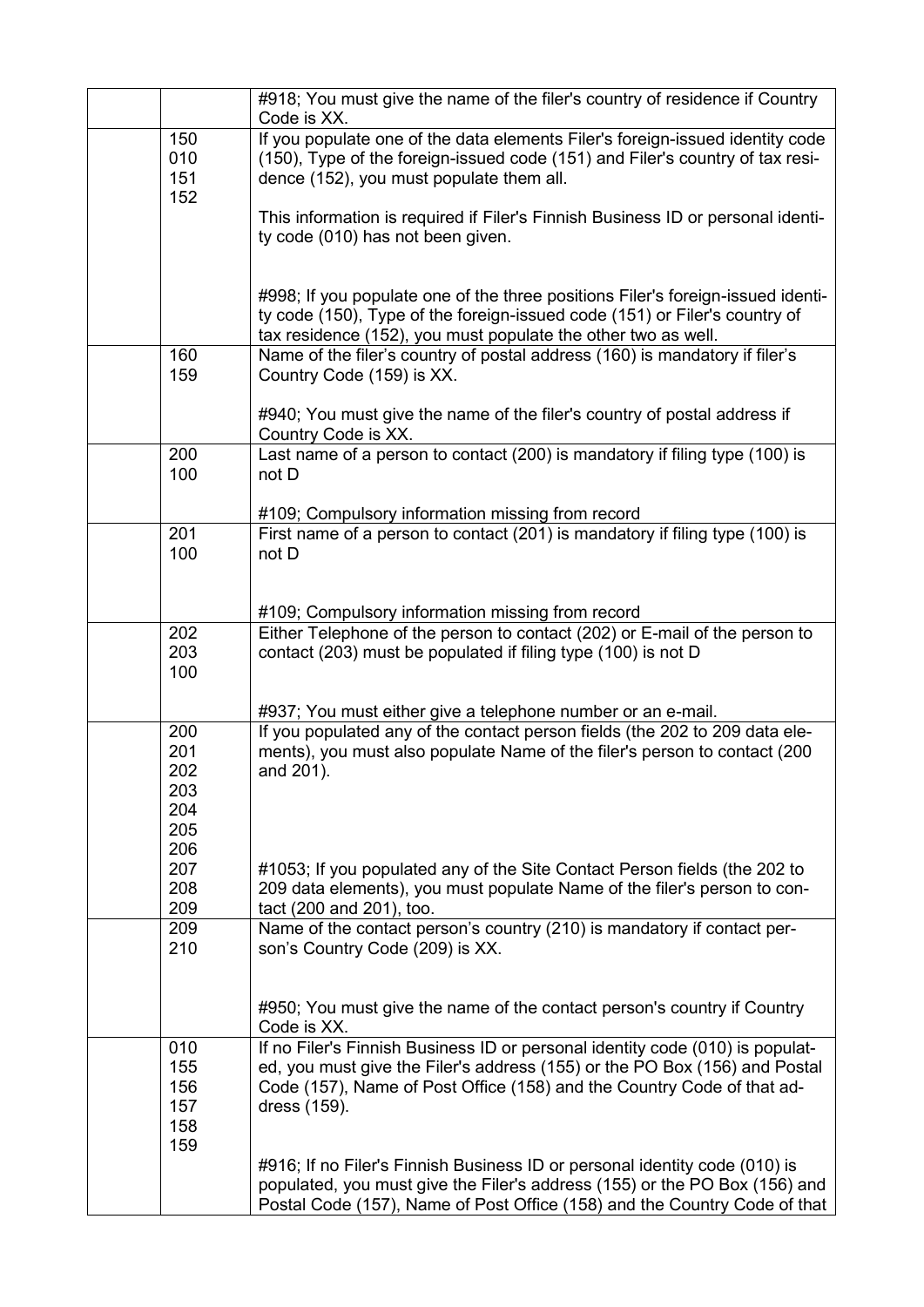|     | address (159).                                                              |
|-----|-----------------------------------------------------------------------------|
| 205 | If you populate one of the following fields: Street address (205) or PO Box |
| 206 | (206) and Post code (207), Post office (208) and Country Code (209) of the  |
| 207 | person to contact, they must all be populated.                              |
| 208 |                                                                             |
| 209 |                                                                             |
|     | #1052; If you populate one of the following fields: Street address (205) or |
|     | PO Box (206) and Post code (207), Post office (208) and Country Code        |
|     | (209) of the person to contact, you must populate the rest of them, too.    |

### <span id="page-7-0"></span>**9 NOTIFICATIONS**

Not applicable to this information flow.

# <span id="page-7-1"></span>**10 CONTACT DETAILS FOR TECHNICAL QUESTIONS**

Enquiries by email: [tiedonsiirto@vero.fi.](mailto:tiedonsiirto@vero.fi)

### <span id="page-7-2"></span>**11 INSTRUCTIONS AND EXAMPLES**

### <span id="page-7-3"></span>**11.1 Filing code**

This code is computer-generated. The filing channel generates it for any basic-type filing. In this way, if your filing is of the basic 'P' type, you should leave this field blank.

The filing code contains a character that indicates the channel being used:

- $\bullet$   $V =$  Ilmoitin fi
- $\bullet$   $E =$  Lomake.fi

### <span id="page-7-4"></span>**11.2 Filer's name**

Developer / builder / party placing the order / main contractor / subcontractor / service recipient with leased employees working. Registered business name or in the case of a selfemployed person, last name, first name(s).

### <span id="page-7-5"></span>**11.3 Reporting year**

Write the year in 'yyyy' format, i.e. write 2017. Enter the year when what you are reporting has occurred. Reporting year cannot be a future year.

### <span id="page-7-6"></span>**11.4 Reporting month**

Write the month in 'mm' format, i.e. write 06 for June. Enter the month when what you are reporting has occurred. Reporting month cannot be a future month. For permissible values, see [3](#page-2-2) [Making corrections.](#page-2-2)

## <span id="page-7-7"></span>**12 APPENDIX**

#### <span id="page-7-8"></span>**APPENDIX 1 - How to use the name:value format to set up a report — an example**

The illustration below shows how to complete the **VSRAKYHT** (000) filings. Filer's business name is 'Filer Company plc', this is their first report (type being 'basic'). Following a **VSRAKYHT** record in this example there are two **VSURAKKA** or **VSTYONTE** records

**File:**

**000:VSRAKYHT**  $100 \cdot P$ 053:2017 052:07 020:Filer Company plc –details that concern the filer